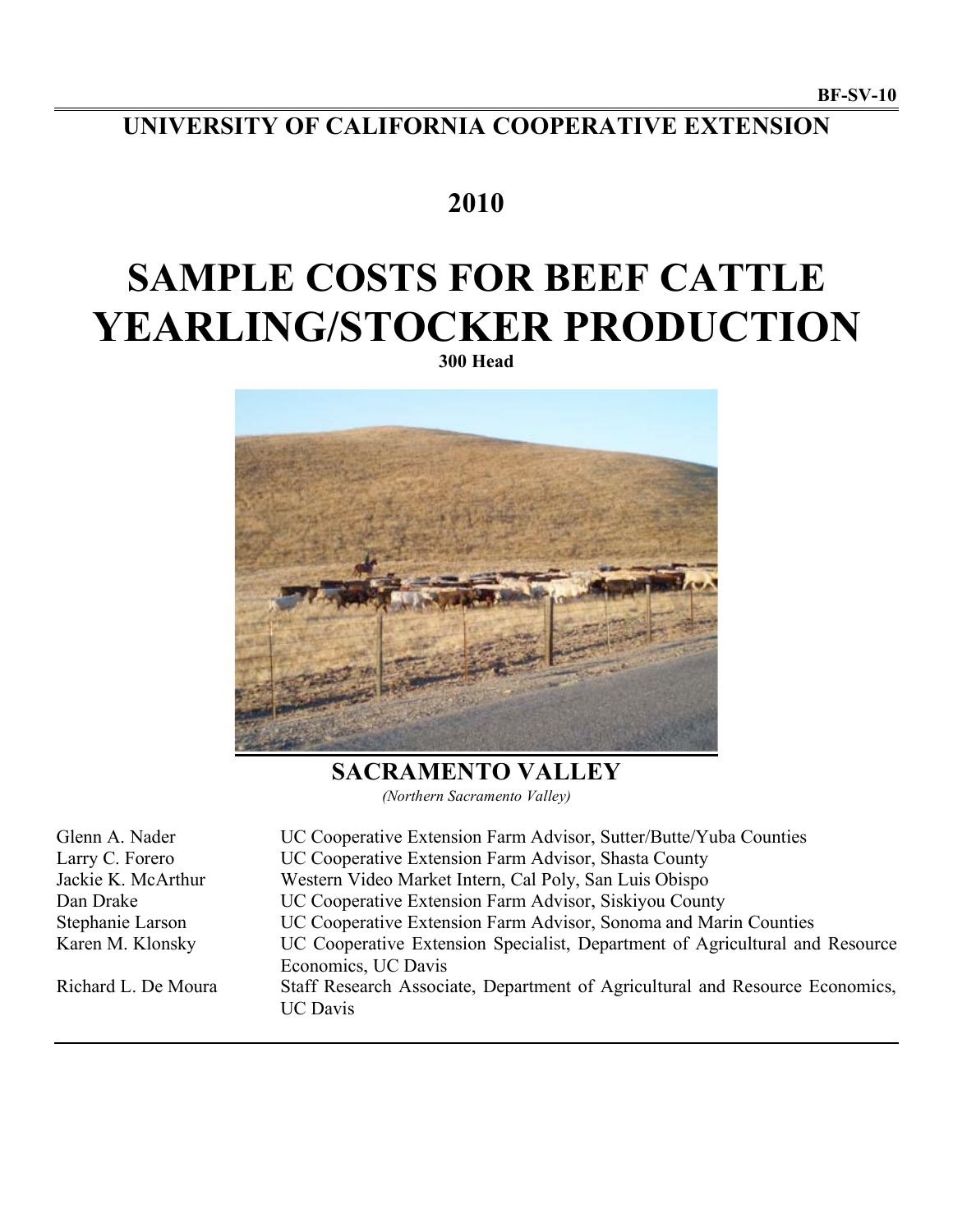## **UC COOPERATIVE EXTENSION SAMPLE COSTS FOR BEEF CATTLE YEARLING/STOCKER PRODUCTION 300 Head Sacramento Valley – 2010**

## **STUDY CONTENTS**

## **INTRODUCTION**

The cattle industry in California has undergone dramatic changes in the last few decades. Ranchers have experienced increasing costs of production with a lack of corresponding increase in income. Issues such as international competition, new regulatory requirements, changing consumer demand, economies of scale, and competing land uses affect the economics of ranching. Rangeland makes up the largest percentage of acreage in the state. Cattle operations play an important part on California's environment and landscape. They need to be economically viable to maintain the current landscape.

Sample costs to raise beef cattle are presented in this study. This study is intended as a guide only, and can be used to make production decisions, determine potential returns, prepare budgets and evaluate production loans. Practices described are based on production practices considered typical for a beef cattle yearling/stocker operation, but will not apply to every situation. Sample costs for materials, equipment and custom services are based on current figures.

The hypothetical cattle operation, production practices, overhead, and calculations are described under the assumptions. For additional information or an explanation of the calculations used in the study call the Department of Agricultural and Resource Economics, University of California, Davis, (530) 752-3589 or your local UC Cooperative Extension office.

Sample Cost of Production Studies for many commodities can be downloaded at http://coststudies.ucdavis.edu, requested through the Department of Agricultural and Resource Economics, UC Davis, (530) 752-6887 or obtained from the local county UC Cooperative Extension offices. Some archived studies are also available on the website.

The University of California does not discriminate in any of its policies, procedures or practices. The university is an affirmative action/equal opportunity employer.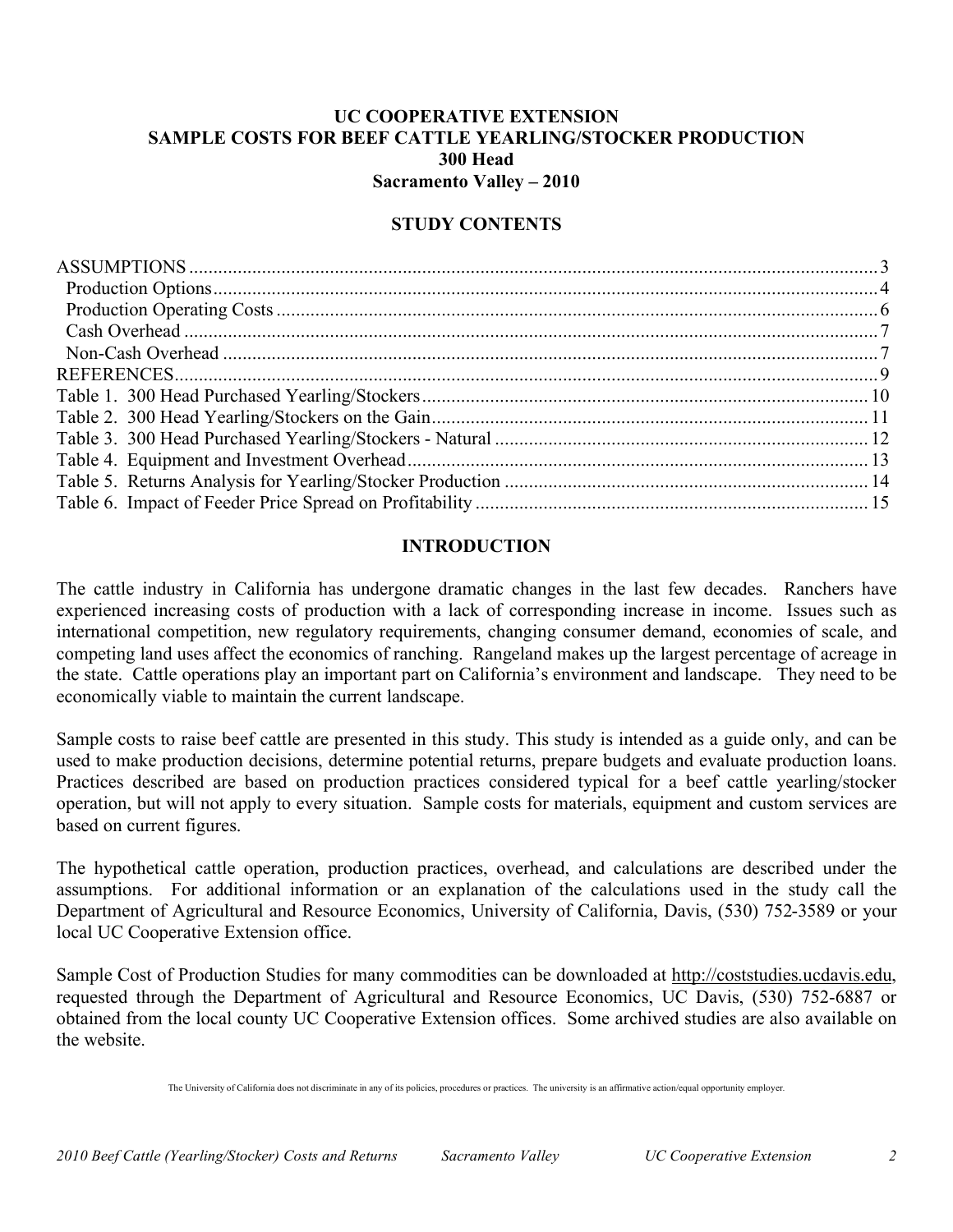## **ASSUMPTIONS**

The assumptions refer to Tables 1 to 6 and pertain to sample costs to operate a beef cattle yearling/stocker operation. Practices described represent production practices and materials considered typical of a wellmanaged ranch in the northern Sacramento Valley. The costs, materials, and practices shown in this study will not apply to all situations. Production practices vary by grower and the differences can be significant. **The use of trade names and ranching practices in this report does not constitute an endorsement or recommendation by the University of California nor is any criticism implied by omission of other similar products or cultural practices.**

**Cattle Operation.** In California, cattle will typically pass through three phases while reaching market weight. These include the cow-calf operation, yearling/stocker phase and finishing or feedlot phase.

Figure 1.



- $\triangleright$  This cow-calf phase is from birth to weaning (cattle are typically weaned at 8 to 9 months weighing around 600 pounds.
- $\triangleright$  The yearling/stocker phase will take these weaned cattle and grow them out on grass to about 800 to 900 pounds (14 to 20 months).
- $\triangleright$  The feeding phase takes these yearlings off grass and places them in a feedlot for 90 to120 days (or until they reach a desired finish weight).

This study will focus on the yearling/stocker operation. For the purposes of this study, 530 pound steer calves will be discussed. Across California, cattle production techniques and management vary.

Yearling/stocker cattle can come from several sources. A cattle producer can keep the weaned calves or they can be purchased. Different time periods through out the calendar year can affect the availability of stocker cattle and may change the cost of purchase or income from sales.

This study focuses on yearling/stocker cattle that are retained or bought at weaning. It assumes that pasture is leased. The grazing lease is based on a \$120 per cow price for a six month season. A cow is calculated as one Animal Unit (AU). Stockers weighing 530 pounds are calculated as 0.5 AU and cost \$60 per animal for a six month contract. It also assumes cattle will be sold or moved into a feedlot once they reach 800 pounds. The herd size is 300. The fixed costs will vary with the number of head involved or size of the operation.

Yearling/stocker operations are typically seasonal in California and primarily occur on rangeland where forage production is solely dependant upon seasonal rainfall. Figure 2 outlines the annual variability in forage production at a site in the northern Sacramento Valley - Shasta County. Producers must cope with stocking the ranches appropriately to manage this variation in forage production.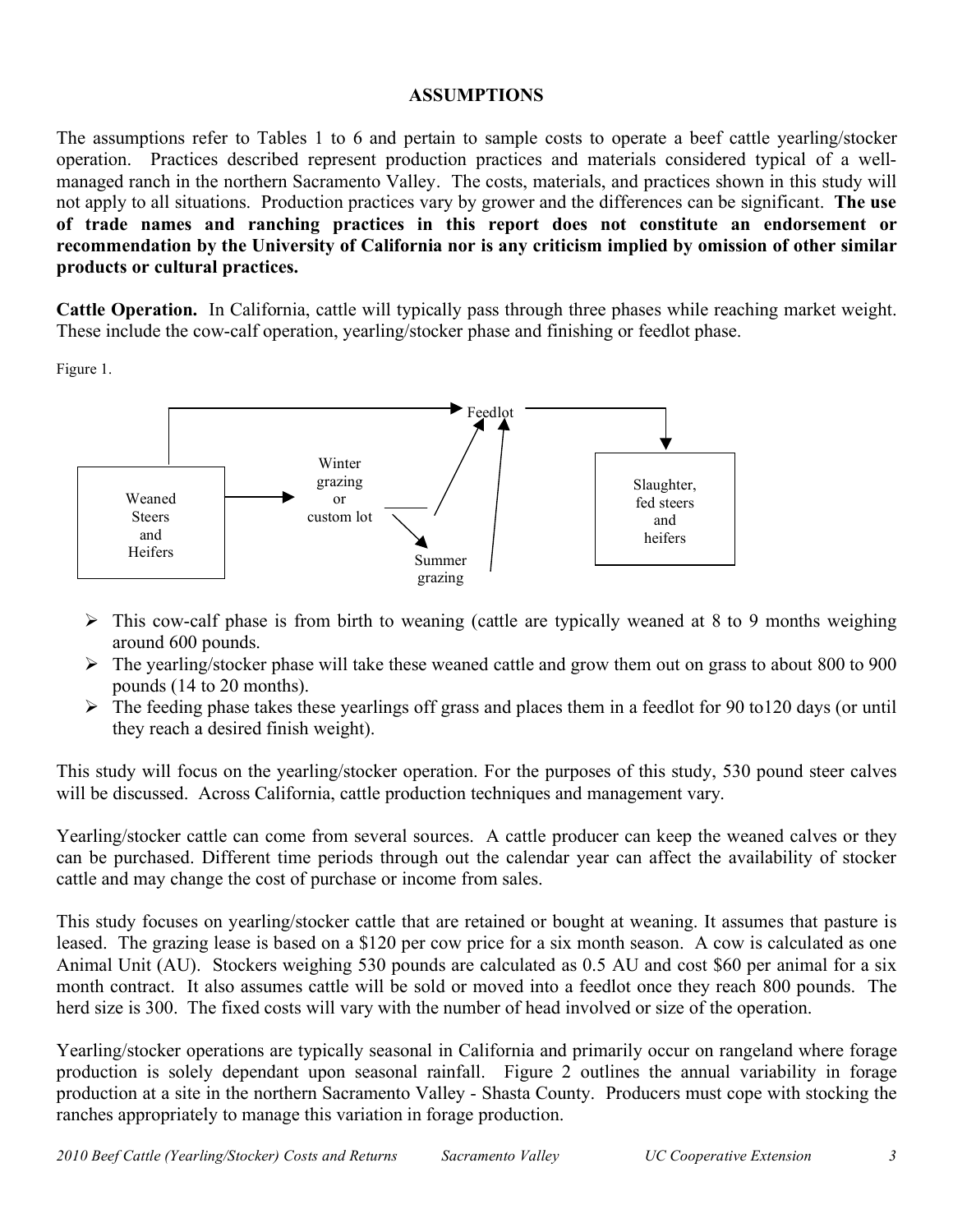#### **Figure 2. Ave rage Forage Production on Annual Range Ne ar Re dding, CA across 36 Ye ars**



In the Central and Sacramento Valleys, and the Coast Range of California, cattle are typically grazed from late autumn through late spring. Irrigated pasture and mountain ranges are generally grazed from late spring through mid autumn.

The goal of yearling/stocker cattle operations is to reduce the cost per pound of gain on heifers and steers. Average daily gain varies across the state. Depending upon location, producers might expect gains from 250 to 325 pounds per head for the season. Forage quality and quantity are the primary drivers in seasonal cattle gain. Secondarily, rate of gain may also be affected by health, body condition, mineral nutrition and the quality of the cattle.

## **Production Options**

## **Producer Purchases Yearling/Stockers or Retains Owned Yearling/Stockers** (Table 1)

These two options can be treated the same in this cost study. If producers retain their own calves after weaning, they have forgone the opportunity to market them as calves and have effectively transferred them to a yearling/stocker enterprise. The fair market value of those calves must be assigned to the yearling/stocker enterprise to evaluate the profitability of the enterprise.

Most yearling/stocker operations turn out purchased weaned cattle on grass at the onset of the grazing season.

The market fluctuation during the grazing season represents significant risk for producers purchasing or retaining calves. Risk management may be facilitated through the use of options and futures. Consult qualified professionals when considering which risk management technique is the most appropriate for you. Many operations have done a great job on calf performance only to have the market move against them during the period that they own the calves. The feeder price spread is the price per pound difference between the lighter weight calves at purchase and the heavier weight calves at sale time. Receiving 16 cents less per pound is expected, based upon Western Video Auction sale averages from 1997 to 2008; if the market drops during the ownership period, all or any profit is quickly lost. Table A shows the price spread for eleven years on the Western Video Market price average for 500 to 600 pound steers compared to the price average of 800 pound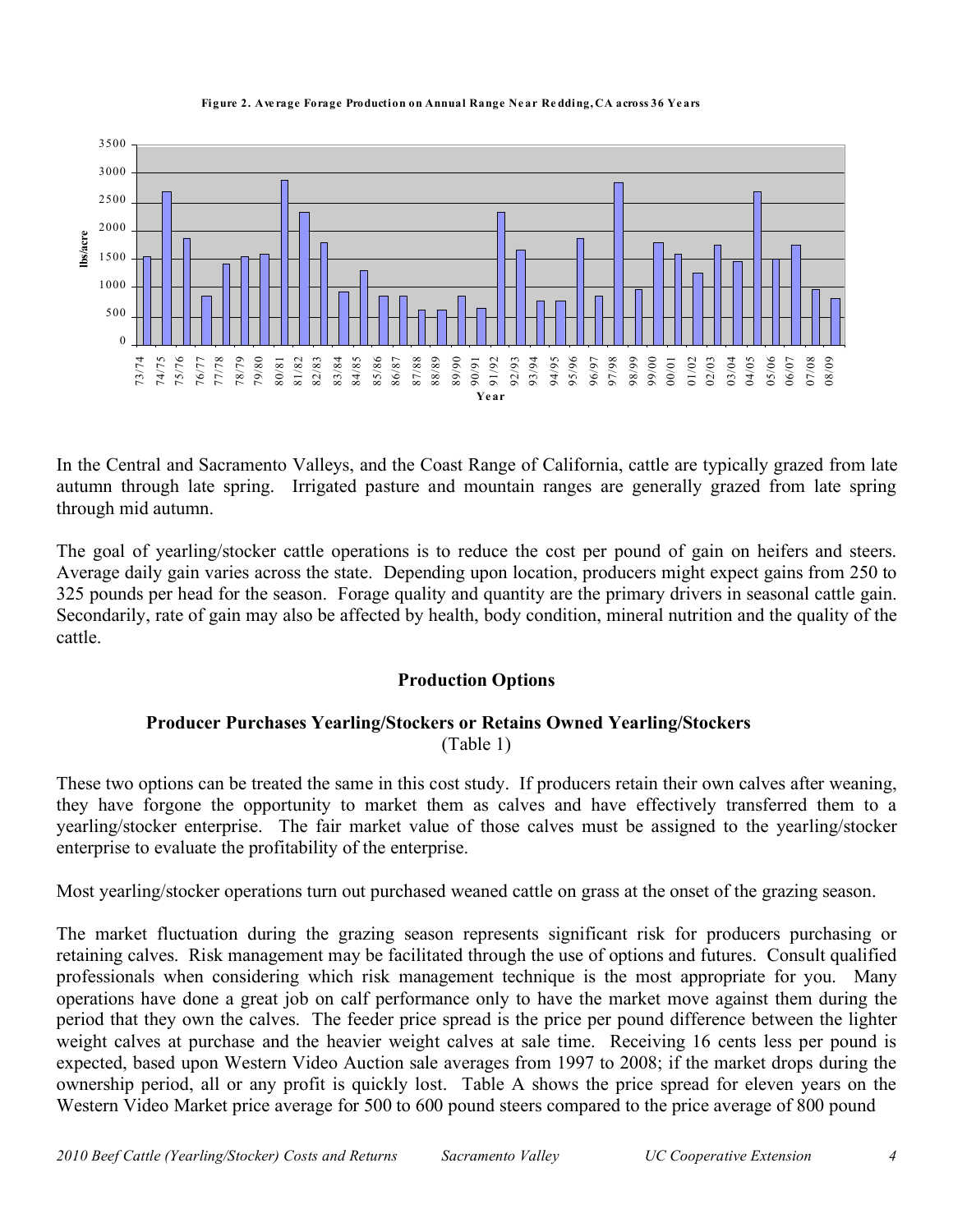steers during a six month ownership for both a winter rangeland and summer irrigated pasture operation. Winter (October to May) operations had an average feeder price spread of minus 18 cents per pound, while cattle pastured over the summer (May to October), averaged a minus 14 cents.

For winter pasture yearlings, 6 out of 11 years the market moved down below the normal buy-sell differential (resulting in buy-sell differential of more than 18.5 cents) and price insurance would have been helpful. For example in Table A, the winter feeder buy-sell differential in 2001-02 grew to 30.40 cents. Table 6 illustrates the impact of market price shifts for winter grazing of purchased yearlings over the same period on the operation profitability.

|             |          | Table A. Price Spread for Winter & Summer Operation |          |
|-------------|----------|-----------------------------------------------------|----------|
| <b>YEAR</b> | Buy-Sell | YEAR.                                               | Buy-Sell |

| Y EAK      | ылу-эеп      | I EAK      | ыну-эен      |
|------------|--------------|------------|--------------|
| Winter     | Differential | Summer     | Differential |
| Oct to May | cents/lb     | May to Oct | cents/lb     |
| 1997-1998  | $-20.43$     | 1997       | $-3.53$      |
| 1998-1999  | $-11.79$     | 1998       | $-23.34$     |
| 1999-2000  | $-9.62$      | 1999       | $-3.95$      |
| 2000-2001  | $-18.48$     | 2000       | $-11.15$     |
| 2001-2002  | $-30.40$     | 2001       | $-11.89$     |
| 2002-2003  | $-8.59$      | 2002       | $-18.50$     |
| 2002-2003  | $-6.92$      | 2003       | $-10.32$     |
| 2003-2004  | $-24.99$     | 2004       | $-3.82$      |
| 2004-2005  | $-27.31$     | 2005       | $-34.16$     |
| 2006-2007  | $-23.08$     | 2006       | $-20.08$     |
| 2007-2008  | $-21.68$     | 2007       | $-12.3$      |
|            |              | 2008       | $-21.68$     |
| Average    | $-18.48$     | Average    | $-14.33$     |

Feeder options can be used as a method to provide price insurance. Purchase of an option can be secured though a commodities broker and producers can choose the level of risk that they want to insure against. Some choose to buy the lowest cost option to provide cheap insurance against a large price swing. Others determine their breakeven costs and insure a price at or above that amount. Option prices generally cost from 1 to 5 cents per pound. Contracts are sold on a truckload or 44,000 pound lot. Larger operations use multiple purchases of calves over time (similar to dollar cost averaging in stocks) as a strategy to limit risk. Using a video auction to forward contract calves can also be used to reduce price risk. The fact that using yearly market price averages from 1997 to 2008, the budget estimated a cash loss in four of the eleven years for the operation (Table 6), which clearly points out that this, is an important management area that should not be overlooked to assure profitability or at least avert a financial disaster. The option of \$0.03 per pound purchased based on the out weight of the 300 head purchased is a minimal price protection used only to insure against extreme price swings.

## **Producer Custom Grazes Yearling/Stockers for Payment on Gain or Per Head**

(Table 2)

In this scenario, a ranch lease holder grazes non-owned yearling/stockers and is paid on the body weight gain. Stockers usually will weigh between 500 to 600 pounds upon arrival.

In most contracts a 2% death loss is acceptable to the cattle owner. Missing cattle, not verified as dead, may be the responsibility of the lease holder. Any amount above that is the responsibility of the lease holder providing the pasture. Payment is based on a per pound of gain basis. Generally, the owner of the cattle provides medication and processing vaccine, and the lease holder provides the labor. The amount paid for cattle on pasture on the gain basis ranges from 30 to 35 cents per pound of gain. This study assumes the producer will receive 33 cents per pound of gain. The shrink weight can be an important item of consideration. In most gain payment contracts, calves' weights are determined at the time of purchase and are generally shrunk. Cattle are gathered, weighed and shipped at the end of the grazing season. Shrink is generally figured at 3%. Net gain is calculated by subtracting the shrunk weight from the in weight. The quality of calves that are received can greatly vary the pounds of gain. Some producers have a contract clause allowing loads to be rejected on quality or health. We assume that the cattle will gain 270 pounds (or 1.5 pounds per day) during the grazing period. In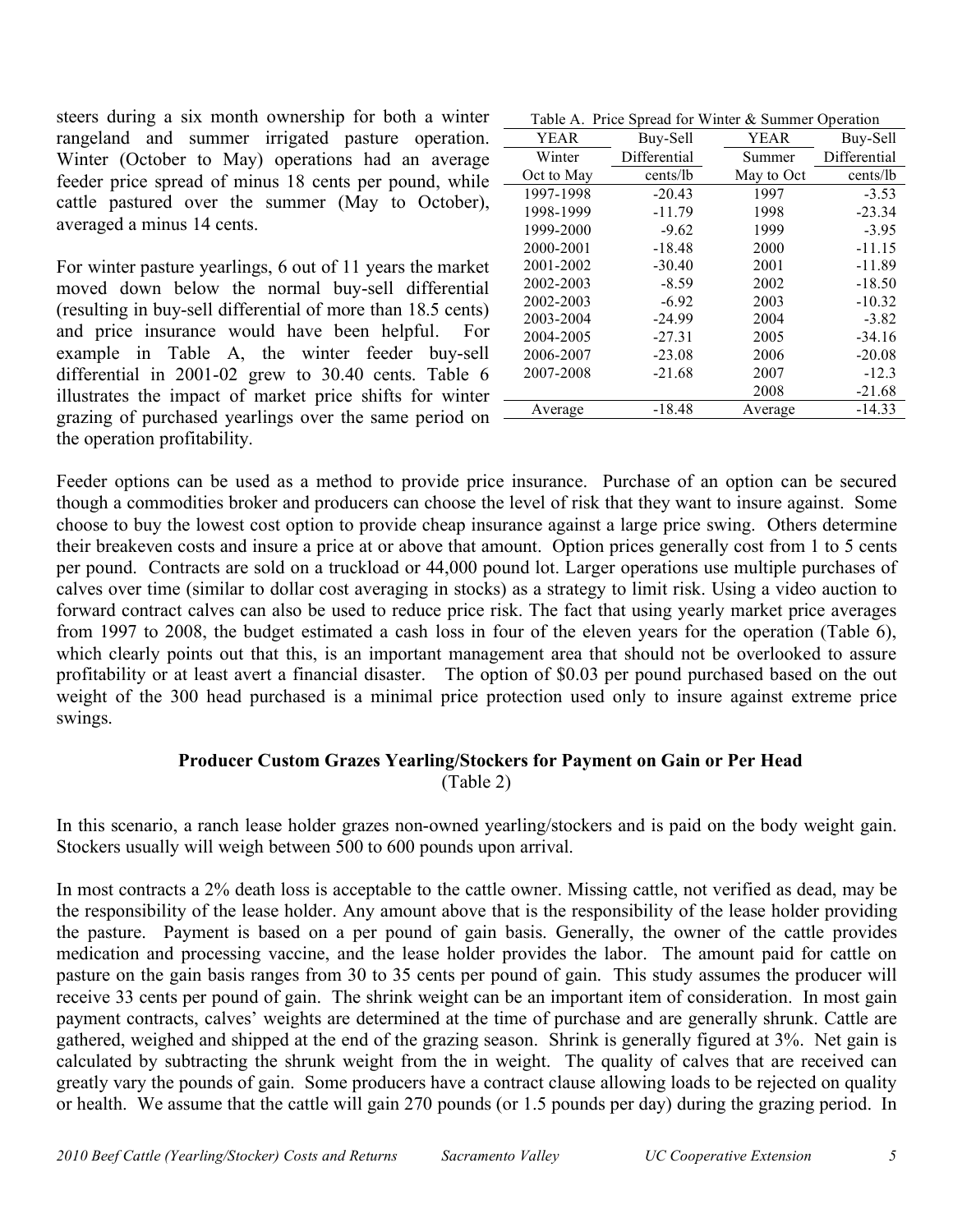this cost study, it was found that the net returns above operating costs for gain cattle (at 33 cents per pound) was \$6.43/ head more than straight cash pasture rent.

## **Natural Production Costs**

(Table 3)

There has been much interest to determine if there is a financial advantage to natural production (no implants, hormones, or antibiotics used in production) of stocker or yearling cattle. Previous studies showed that from 1997 to 2007, the average premium for natural calves weighing 500 to 625 pounds was 2.25 cents. We assumed that the 764 pound natural steers would sell at a 3.78 cent premium (Blank et. al 2009). Additional costs of operation are identifying any sick animals that require antibiotic treatment and selling them separately at an auction yard in a smaller lot that will bring a nine cent reduction in price per pound (Shasta Livestock Auction Yard). It is estimated that not using implants and ionophores will reduce the animal gain by 0.084 to 0.30 and 0.11 to 0.18 pound of gain per day respectively (Fields and Taylor). Because the "natural" calves gained 36 pounds less than the conventional cattle, a three cent price differential was used. This price differential (generated by the lighter sale weight) coupled with the premium paid resulted in a six cent higher price per pound for the natural cattle (Western Video Auction 2000 data). Using these data inputs, this study found yearling/stocker cattle pastured under a "natural" regime had per calf net income of \$2.38 more than the standard operation that used conventional production tools (implants, antibiotics, ionophores, etc.). If you presently do not use implants or ionophores, your income may be greater with natural production.

## **Production Operating Costs**

**Operations.** The Operations Calendar for a yearling/stocker operation is shown in Table B. The operations are affected by several factors such as weather Table B. \*Operations Calendar for Beef Weaned calves -

and available feed. Therefore, depending upon the season, the operations will vary each year.

**Pasture, Hay and Supplements.** This includes the market value of all feed (purchased or raised) that was used in the stocker operation. The

Based on range  $\&$  pasture (300 head, 2% calf mortality) Month Operation November 1 to May 30 Winter Range November to December Vaccination/Deworming March Deworming May Calves Sold

\*Calendar will vary each year according to the season

assumption used in this study is that pasture is rented for \$20/AUM (an AUM [animal unit month] is the equivalent to 1,000 pounds of forage on an air dry basis) over a six-month period. Some operations feed small amounts of hay when they receive or ship cattle. Hay may also be fed when weather conditions are not conducive to production of forage.

Some areas of California are deficient in micro and macro-nutrients. Consult your local veterinarian to learn about what might be deficient in your area. For Se, Cu, Zn and P a good reference by county is the UC Website http://animalscience.ucdavis.edu/Projects/MineralProject/.

**Health, Veterinary, Medicine.** Since the cattle have been in different environments, they potentially have been exposed to a variety of diseases. Because of the higher risk of stress occurring, the most critical period of managing yearling/stockers is when the producer receives a new shipment of cattle at a new location. Good health and nutrition management during this critical period can greatly impact profitability. Cattle being received should be treated to reduce risk from parasites (external and internal) and disease. Consult your local veterinarian on the best program for your cattle. Cattle should be appropriately identified. Cattle will be gathered and processed again mid season. This study assumes a death loss of 2%.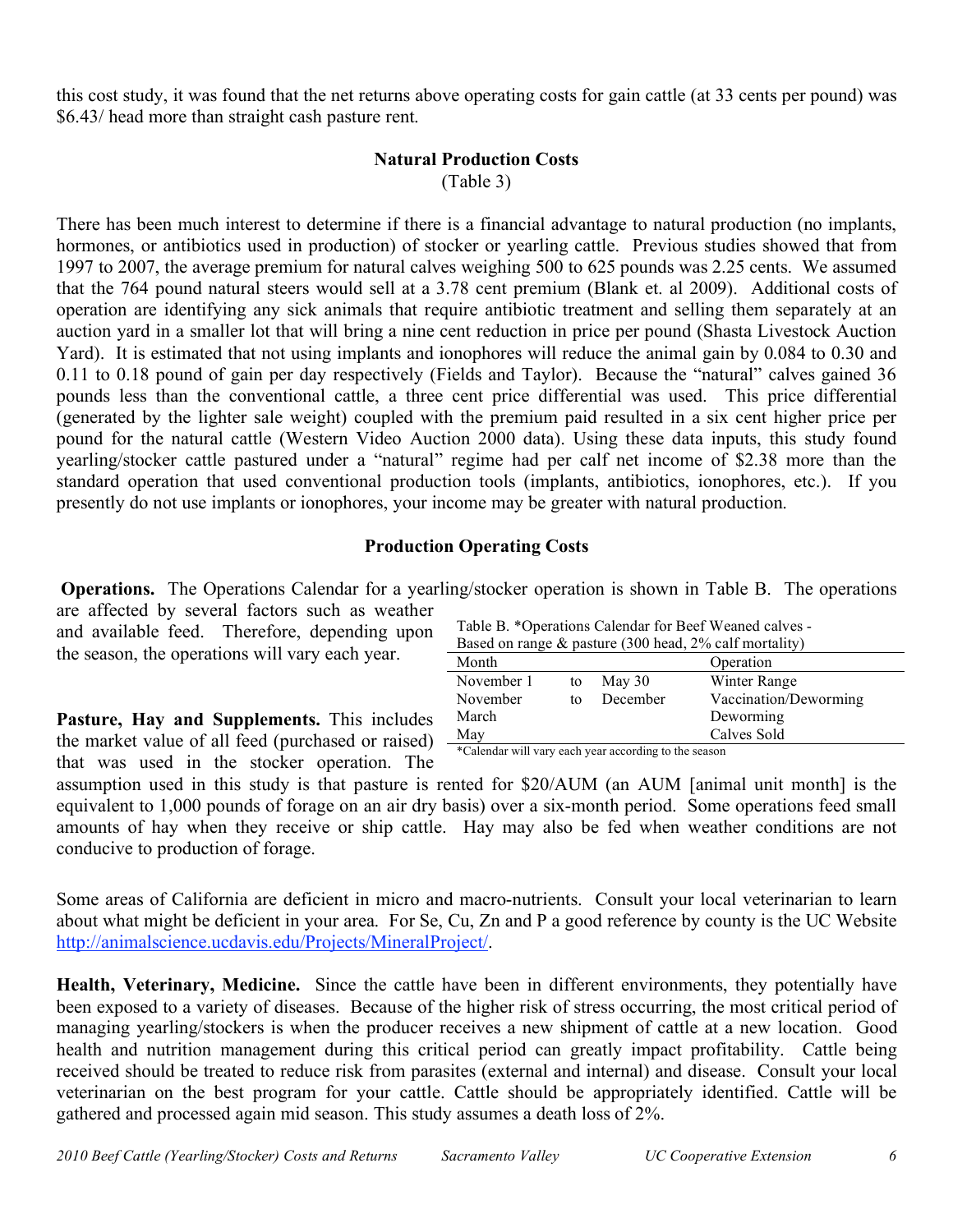**Vehicle/Freight.** Pickup business vehicle mileage is estimated at 3,000 miles per year and includes mileage while pulling the stock trailer. Estimated mileage for the stock trailer is 350 miles and the All Terrain Vehicle (ATV) 4-wheeler is 1,530 miles per year. Freight or trucking costs are commercial costs for hauling the cattle. The purchase of the calves requires transportation to the ranch, which costs \$600 per load or \$6 per head. The 800 pound stockers are sold by video auction and the terms require no transportation costs at the time of sale.

**Repairs.** Vehicle and equipment repairs are accounted for in the mileage rate allocated to each vehicle.

**Labor.** Most ranchers can no longer afford hired labor, but may use volunteer weekend help. Owner labor for hauling, turnout, gathering, feeding, fence repair, irrigation (when applicable), salting, checking calves, and moving pastures is also not included as a cost.

**Marketing/Returns**. The animals are marketed through a video market auction. This study uses the average price received from an eleven year (1997 to 2008) study of prices (Blank et. al 2009) to place a value at the beginning and end of the six month grazing season. To arrive at the feeder price spread (difference in price of the calves at purchase and then at sale), the averages of 500 to 600 pound calves were subtracted from the following year's 800 pound steers to determine the average feeder price spread during the period. Table 5 (Ranging Analysis) shows a range of returns for each of the operations – Purchased Yearlings, Gain, Natural using a range of prices.

**Interest on Operating Costs**. Interest on operating costs is calculated on cash costs (calves purchased and operating costs) and is calculated at 2% annual interest (savings account rate) over a 6-month period.

**Risk.** Production risks should not be minimized. While this study makes every effort to model a production system based on typical, real world practices, it cannot fully represent financial and market risks, which affect profitability and economic viability.

## **Cash Overhead**

Cash overhead consists of various cash expenses paid out during the year that are assigned to the whole farm and not to a particular operation.

**Insurance.** Insurance for farm investments varies depending on the assets included and the amount of coverage.

**Office Expense.** Office and business expenses are estimated at \$1,000 per year or \$3.33 per head. These expenses include office supplies, telephones, bookkeeping, accounting, legal fees, utilities, and miscellaneous administrative charges.

## **Non-Cash Overhead** (Table 4)

Non-cash overhead is calculated as the capital recovery cost for equipment and other farm investments. Values in the table are for information only. The equipment capital recovery costs are included in the mileage costs shown in Tables 1 to 3.

**Capital Recovery Costs.** Capital recovery cost is the annual depreciation and interest costs for a capital investment. It is the amount of money required each year to recover the difference between the purchase price and salvage value (unrecovered capital). It is equivalent to the annual payment on a loan for the investment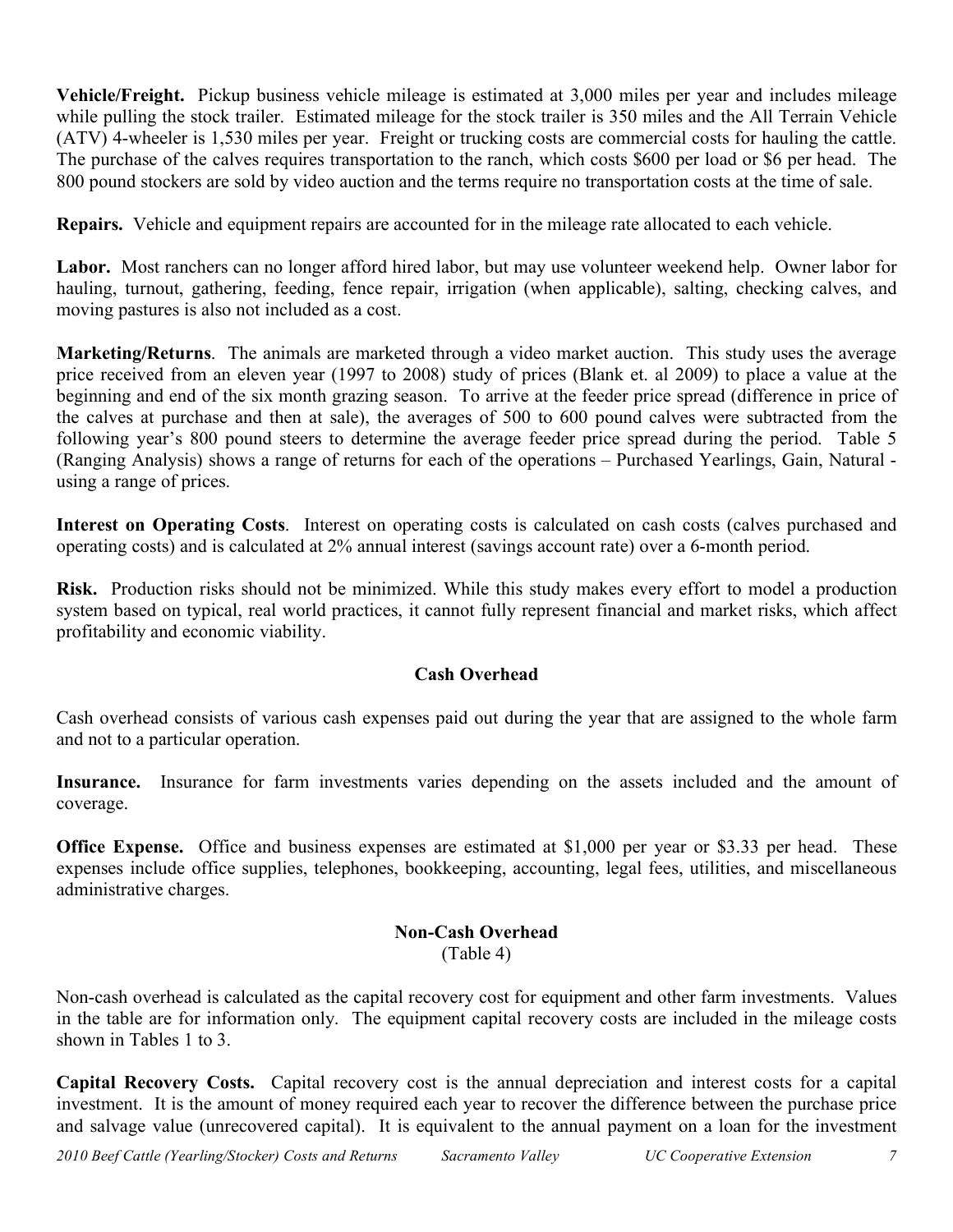with the down payment equal to the discounted salvage value. This is a more complex method of calculating ownership costs than straight-line depreciation and opportunity costs, but more accurately represents the annual costs of ownership because it takes the time value of money into account (Boehlje and Eidman). The formula for the calculation of the annual capital recovery costs is ((Purchase Price – Salvage Value) x Capital Recovery Factor) + (Salvage Value x Interest Rate).

*Salvage Value.* Salvage value is an estimate of the remaining value of an investment at the end of its useful life. For farm machinery (tractors and implements) the remaining value is a percentage of the new cost of the investment (Boehlje and Eidman). For other investments including irrigation systems, buildings, and miscellaneous equipment, the value at the end of its useful life is zero. The purchase price and salvage value for equipment and investments are shown in the tables.

*Interest Rate.* The interest rate of 4.25% used to calculate capital recovery cost is the effective long term interest rate effective January 2010. The interest rate is provided by a local farm lending agency and will vary according to risk and amount of loan.

**Tack.** Includes two saddles and related equipment (blanket, headgear, etc.).

**Portable Cattle Working Facilities.** Consists of portable loading chutes and portable corral panels. Depending upon the type and number of squeeze chutes and corral panels, the price will vary. An estimated price for livestock handling equipment required by a typical 300-stocker operation is used in this study.

**Equipment.** Farm equipment is purchased new or used, but the study shows the current purchase price for new equipment. Annual ownership costs for equipment and other investments are shown in the Equipment, Investment, and Business Overhead Costs table.

**Table Values.** Due to rounding, the totals may be slightly different from the sum of the components.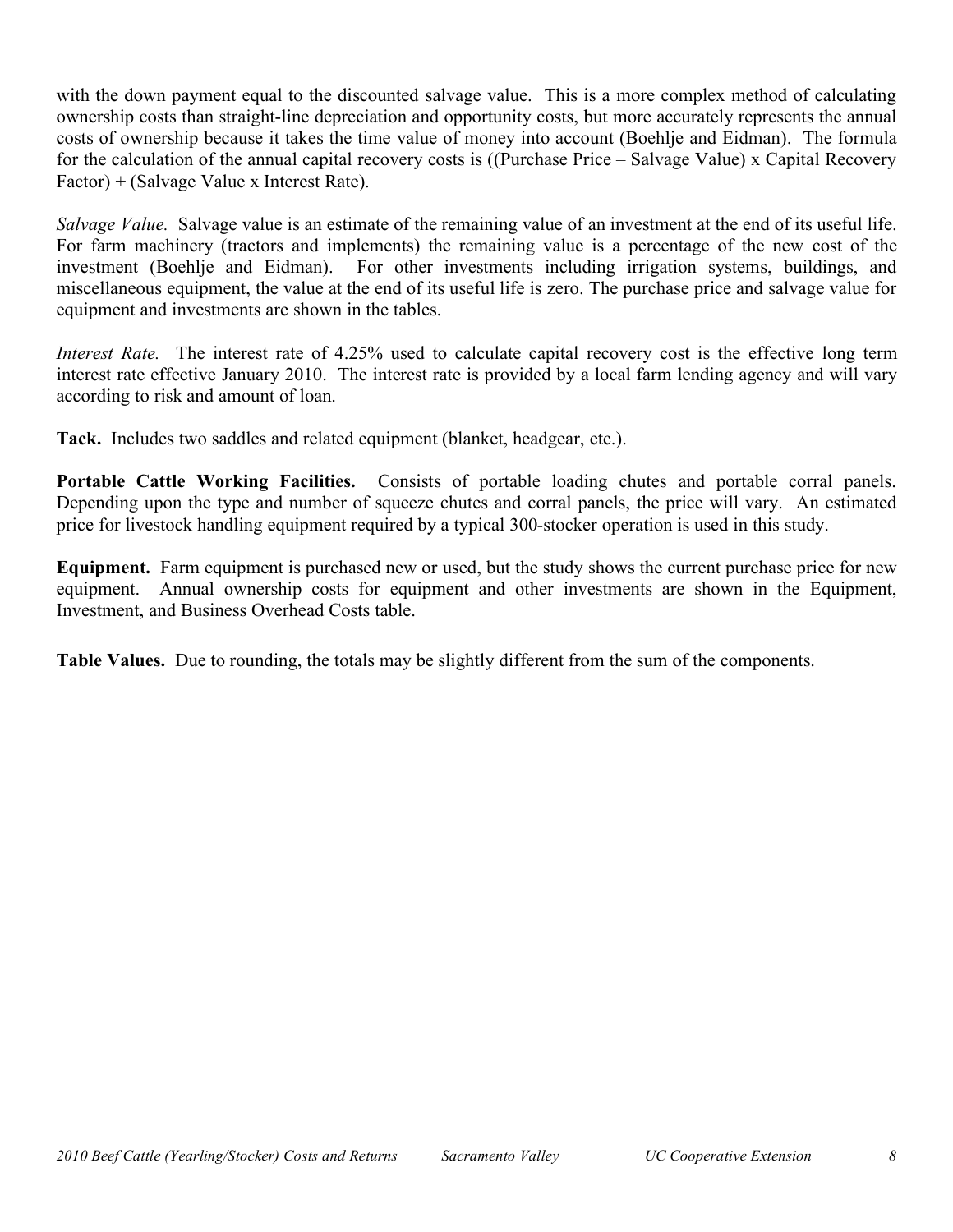### **REFERENCES**

Blank, S., L. Forero, and G. Nader, "Video Market Data for Calves and Yearlings Confirms Price Discounts for Western Cattle," California Agriculture 63, 4 (Oct-Dec 2009): 217-223.

Boehlje, Michael D. and Vernon R. Eidman. 1984. *Farm Management*. John Wiley and Sons. New York, NY

- Fields, Thomas G., Robert W. Taylor. *Beef Production and Management Decisions*. 4<sup>th</sup> Edition. 2003. ISBN: 0130888796.
- Nader, Glenn A., Larry C. Forero, Dan Drake, Stephanie Larson, Karen M. Klonsky, and Richard L. De Moura. 2005. *Sample Costs for Beef Cattle Yearling/Stocker Production. Sacramento Valley.* University of California Cooperative Extension, Department of Agriculture and Resource Economics. Davis, CA.
- Western Video Auction. Weekly Price Report for Shasta Livestock Auction. April 2010. http://wwwshastalivestock.com/default.htm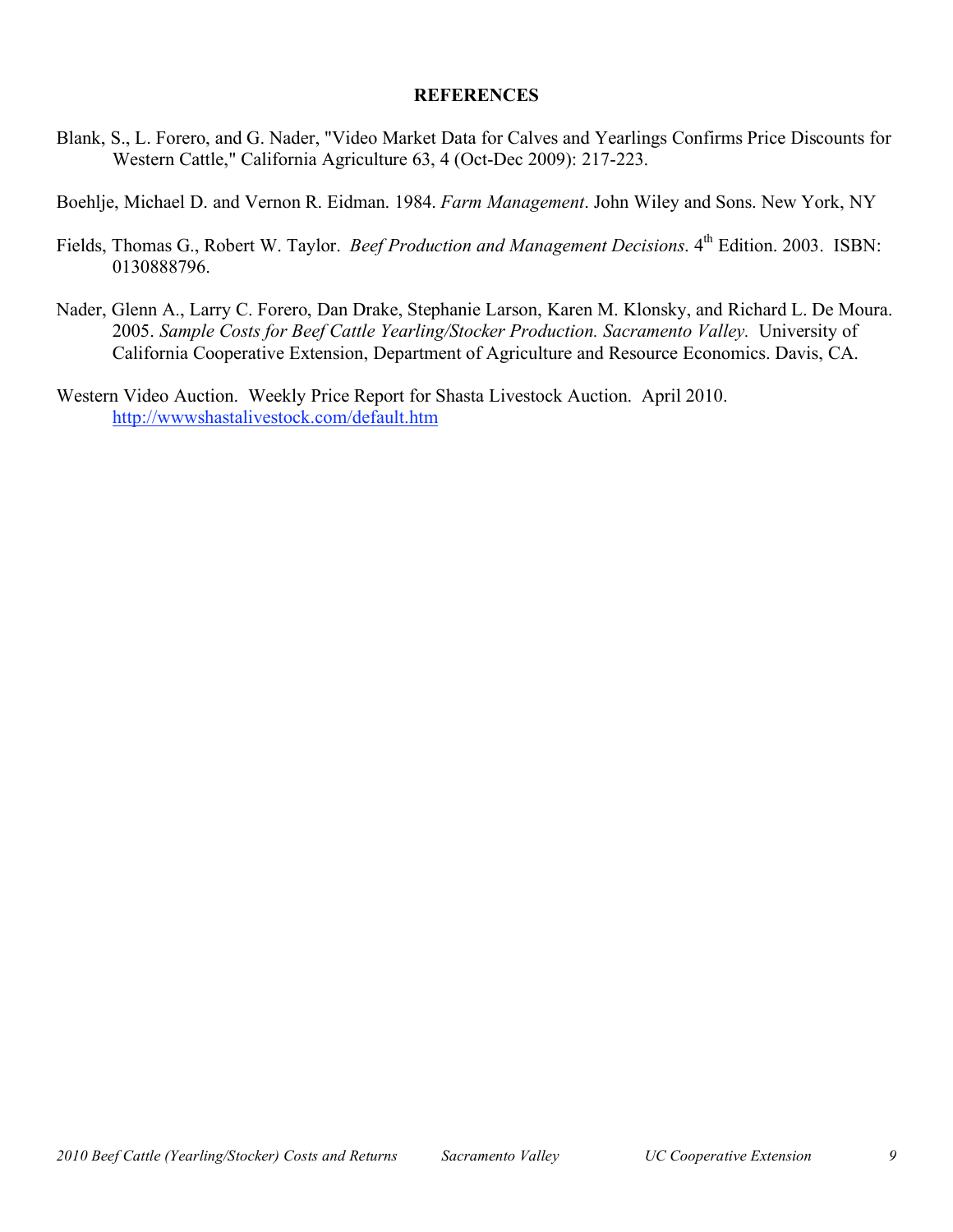#### UNIVERSITY OF CALIFORNIA COOPERATIVE EXTENSION

#### **Table 1. PURCHASED YEARLINGS/STOCKERS (300 head)**

Sacramento Valley 2010

|                                                                |              |         | Value    | Gross    | $\boldsymbol{S}$ per |
|----------------------------------------------------------------|--------------|---------|----------|----------|----------------------|
| <b>Gross Income</b>                                            | Number       | Weight  | \$/lb    | Value \$ | Calf                 |
| Calves Purchased                                               | 300          | 530     | 1.04     | 165,360  | 551.20               |
| Calves Sold <sup>2</sup>                                       | 294          | 800     | 0.90     | 211,680  | 705.60               |
| Gross Income (Sold minus Purchased)                            |              |         |          | 46,320   | 154.40               |
|                                                                |              |         |          |          |                      |
| <b>Operating Costs</b>                                         |              |         |          |          |                      |
| Pasture (leased-based upon seasonal \$120/cow) <sup>3</sup>    |              |         |          | 18,000   | 60.00                |
| <b>Purchased Feed:</b>                                         | <b>Tons</b>  | \$/Unit | \$ Value |          |                      |
| Salt                                                           | 3.00         | 230.00  |          | 690      | 2.30                 |
| Supplement                                                     | 3.00         | 550.00  |          | 1,650    | 5.50                 |
| Hay                                                            | 13.00        | 120.00  |          | 1,560    | 5.20                 |
| Veterinary/Medical                                             |              |         | 5,100    | 5,100    | 17.00                |
| Transportation of cattle                                       |              |         | 1,800    | 1,800    | 6.00                 |
| <b>Mileage Costs:</b>                                          | <b>Miles</b> |         |          |          |                      |
| Truck Mileage                                                  | 3,000.00     | 0.55    | 1,650    | 1,650    | 5.50                 |
| Stock trailer mileage                                          | 350.00       | 0.20    | 70       | 70       | 0.23                 |
| 4 Wheeler                                                      | 1,530.00     | 0.22    | 337      | 337      | 1.12                 |
| Brand inspection                                               |              |         | 300      | 300      | 1.00                 |
| Checkoff                                                       |              |         | 300      | 300      | 1.00                 |
| Marketing Costs Video or Auction fees                          |              |         | 2,675    | 2,675    | 8.92                 |
| Horse costs - shoes, vet, & feed                               |              |         | 309      | 309      | 1.03                 |
| Options (based on out weight of 800 lbs) <sup>4</sup>          |              | 0.03    | 7,200    | 7,200    | 24.00                |
| <b>Total Cash Operating Costs</b>                              |              |         |          | 41,641   | 138.80               |
| <b>Income Above Cash Operating Costs</b>                       |              |         |          | 4,679    | 15.60                |
|                                                                |              |         |          |          |                      |
| <b>Ownership Costs:</b>                                        |              |         |          |          |                      |
| Interest on Operating Costs (calves + operating cash)          |              |         |          | 376      | 1.25                 |
| Insurance (Vehicle, liability, etc.)                           |              |         | 1,500    | 1,500    | 5.00                 |
| Overhead (utilities, office costs, legal and accounting)       |              |         | 1,000    | 1,000    | 3.33                 |
| Total Ownership Costs (Cash & Non-Cash Overhead)               |              |         |          | 2,876    | 9.59                 |
| <b>Total Costs</b>                                             |              |         |          | 44,516   | 148.39               |
| Net Returns Above Total Costs (Returns to Land and Management) |              |         |          | 1,804    | 6.01                 |
|                                                                |              |         |          |          |                      |

1 Per Calf based on 300 head purchased

<sup>2</sup> Assumes a 2% death loss or 6 head of 300 calves = 294 calves

<sup>3</sup> Assumes calves at 0.5 AU for the 300 head purchased and does not account for death loss

4 Based on 300 head purchased

Note: The cost of labor and health insurance is not included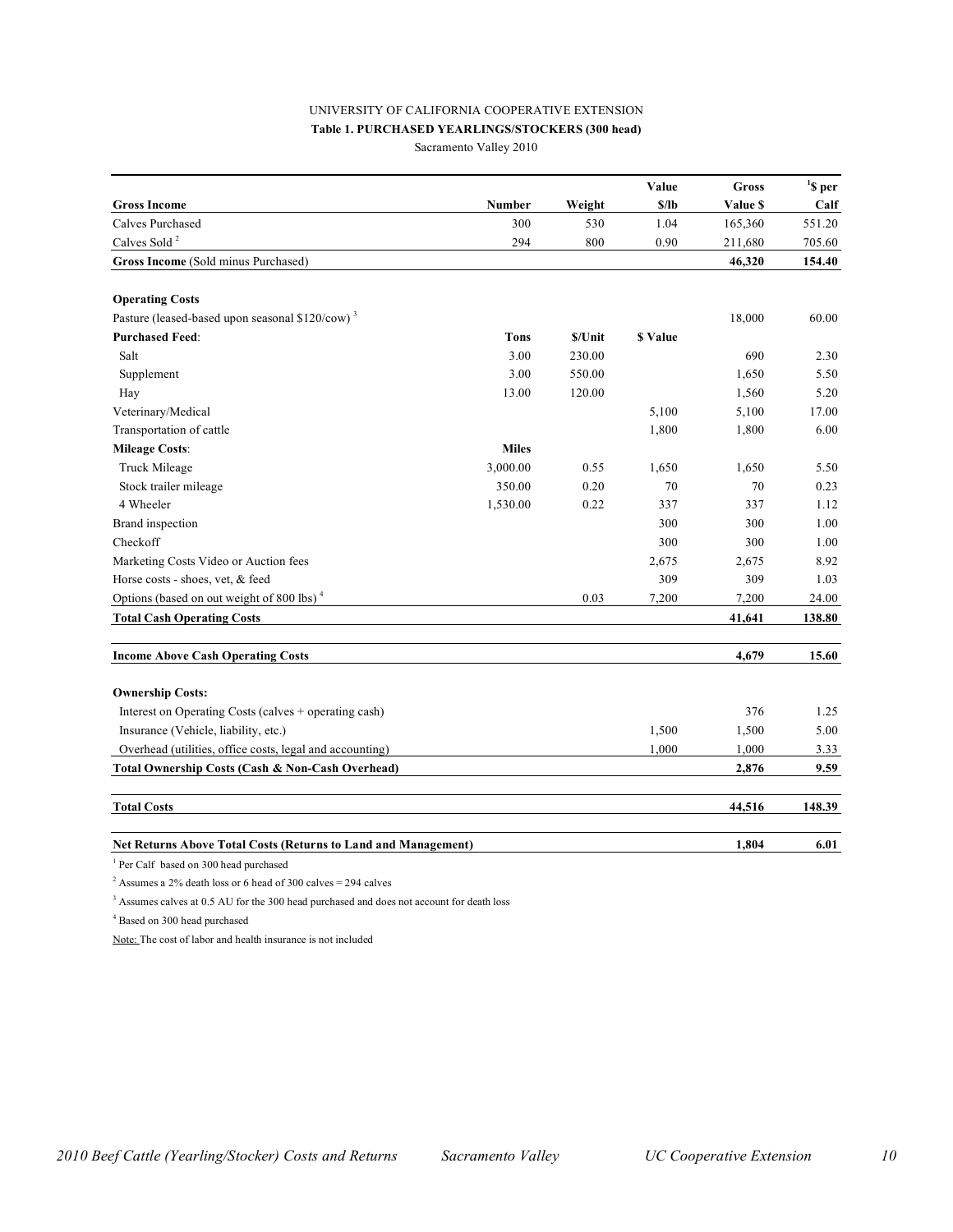#### UNIVERSITY OF CALIFORNIA COOPERATIVE EXTENSION **Table 2. YEARLINGS/STOCKERS ON THE GAIN (300 head)**

Sacramento Valley 2010

|                                                             |               | Weight  | Value          | <b>Gross</b> | $2$ \$ Per |
|-------------------------------------------------------------|---------------|---------|----------------|--------------|------------|
| <b>Gross Income</b>                                         | <b>Number</b> | Gain    | \$/lb          | Value        | Calf       |
| Calf gain/pound <sup>1</sup>                                | 294.00        | 270.00  | 0.33           | 26,195       | 87.32      |
| <b>Operating Costs</b>                                      |               |         |                |              |            |
| Pasture (leased-based upon seasonal \$120/cow) <sup>3</sup> |               |         |                | 18,000       | 60.00      |
| <b>Purchased Feed:</b>                                      | <b>Tons</b>   | \$/Unit | <b>S</b> Value |              |            |
| Salt                                                        | 3.00          | 230.00  |                | 690          | 2.30       |
| Supplement                                                  | 3.00          | 550.00  |                | 1,650        | 5.50       |
| Hay                                                         | 13.00         | 120.00  |                | 1,560        | 5.20       |
| <b>Mileage Costs:</b>                                       | <b>Miles</b>  |         |                |              |            |
| Truck Mileage                                               | 3,000.00      | 0.55    | 1,650          | 1,650        | 5.50       |
| Stock trailer mileage                                       | 350.00        | 0.20    | 70             | 70           | 0.23       |
| 4 Wheeler                                                   | 1,530.00      | 0.22    | 337            | 337          | 1.12       |
| Horse costs - shoes, vet, & feed                            |               |         | 309            | 309          | 1.03       |
| <b>Total Operating Costs</b>                                |               |         |                | 24,266       | \$80.89    |
| <b>Income Above Operating Costs</b>                         |               |         |                | 1,930        | \$6.43     |
| <b>Ownership Costs:</b>                                     |               |         |                |              |            |
| Interest on Operating Costs (operating costs)               |               |         |                | 217          | 0.72       |
| Insurance (Vehicle, liability, etc.)                        |               |         |                | 1,500        | 5.00       |
| Overhead (utilities, office costs, legal and accounting)    |               |         |                | 1,000        | 3.33       |
| <b>Total Ownership Costs</b>                                |               |         |                | 2,500        | 8.33       |
| <b>Total Costs</b>                                          |               |         |                | 26,766       | 89.22      |
| <b>Returns to Land and Management</b>                       |               |         |                | $-570$       | $-1.90$    |

<sup>1</sup> Assumes a 2% death loss or 6 head of 300 calves = 294 calves

2 Based on 300 head received

<sup>3</sup> Assumes calves at 0.5 AU for the 300 head received and does not account for death loss

**Note:** The cost of labor and health insurance is not included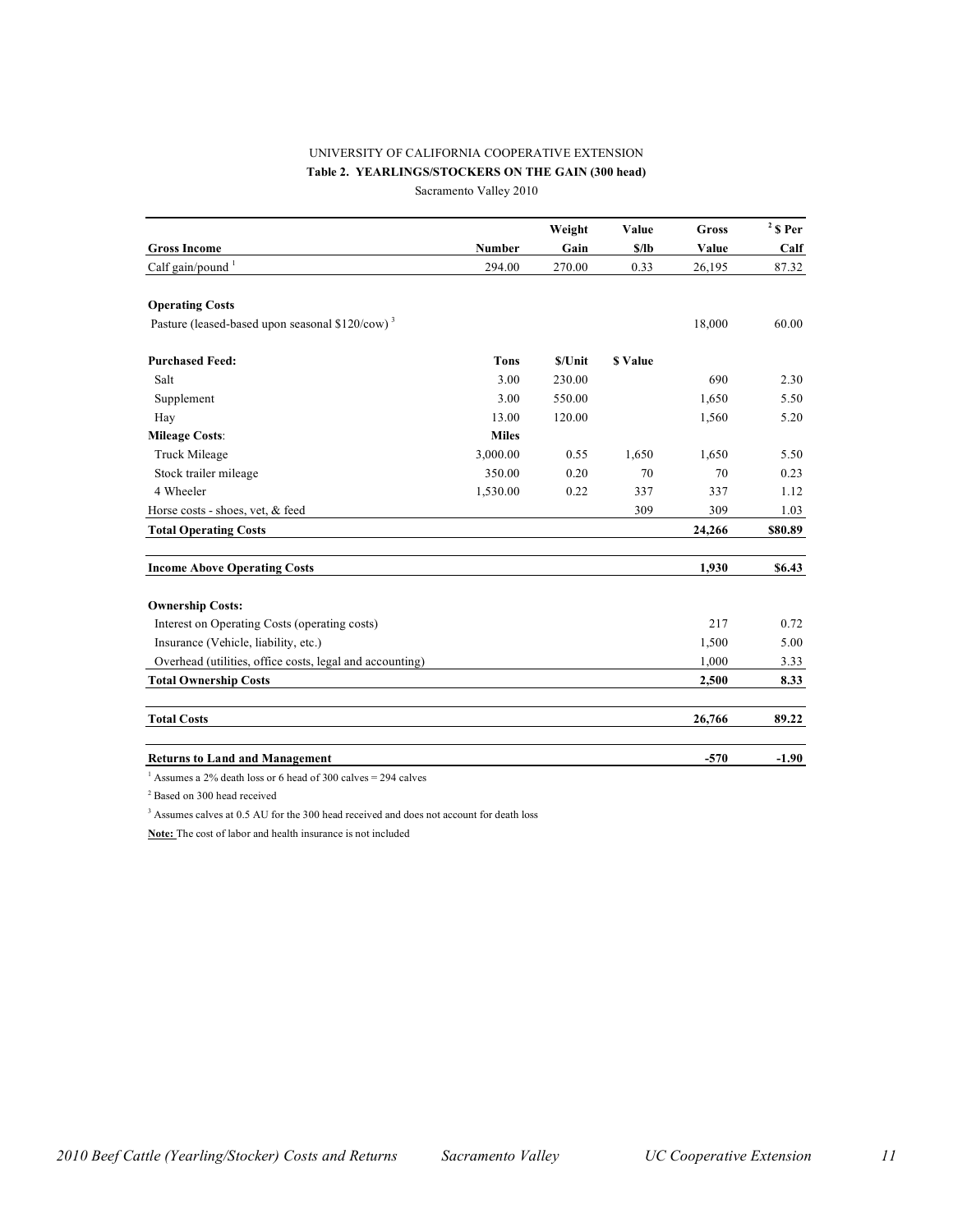#### UNIVERSITY OF CALIFORNIA COOPERATIVE EXTENSION **Table 3. PURCHASED YEARLINGS/STOCKERS – NATURAL (300 head)** Sacramento Valley 2010

**Value Gross <sup>1</sup> \$ Per Gross Income Number Weight \$/lb Value \$ Calf**  Calves Purchased 300 530 1.0625 168,938 563.13 Natural Calves Sold<sup>2</sup> 289 764 0.9678 213,686 712.29 Non Program Calves<sup>3</sup> 5 764 0.8100 3,094 10.31 **Gross Income** (Natural + Non Program less Purchased) **47,843 159.48 Operating Costs** Pasture (leased-based upon seasonal \$120/cow)<sup>4</sup> 18,000 60.00 **Purchased Feed**: **Tons \$/Unit \$ Value** Salt 3.00 230.00 690 2.30 Supplement 3.00 550.00 1,650 5.50 Hay 13.00 120.00 120.00 1,560 5.20 Veterinary/Medical 5,100 5,100 17.00 Transportation of cattle the 1,800 the 1,800 the 1,800 the 1,800 the 1,800 the 1,800 the 1,800 the 1,800 the 1,800 the 1,800 the 1,800 the 1,800 the 1,800 the 1,800 the 1,800 the 1,800 the 1,800 the 1,800 the 1,800 the 1,8 **Mileage Costs**: **Miles** Truck Mileage 5.50 1,650 5.50 1,650 5.50 Stock trailer mileage 1350.00 0.20 70 0.23 4 Wheeler 1,530.00 0.22 337 337 1.12 Brand inspection 300 300 1.00 Checkoff 300 300 1.00 Marketing Costs Video or Auction fees 3,782 3,782 12.61 Horse costs - shoes, vet, & feed 309 309 1.03 Options (based on out weight of 764 lbs)<sup>5</sup> 0.03 6,876 6,876 22.92 **Total Cash Operating Costs 42,424 141.41 Income Above Cash Operating Costs 5,419 18.06 Ownership Costs** Interest on Operating Costs (calves + operating cash) 402 1.34 Insurance (Vehicle, liability, etc.) 5.00 1,500 1,500 5.00 Overhead (utilities, office costs, legal and accounting) 1,000 1,000 3.33 **Total Ownership Costs (Cash & Non-Cash Overhead) 2,902 9.67 Total Costs 45,325 151.08**

#### **Net Returns Above Total Costs (Returns to Land and Management) 2,518 8.39**

<sup>1</sup> Based on 300 head purchased

<sup>2</sup> Assumes price for calves sold on Table 1(\$0.90) plus Natural premium (\$0.0378) and higher price due to lighter weight (\$0.03) = \$0.9678

<sup>3</sup> Assumes a 2% death loss or 6 head of 300 calves =  $(289 + 5)$  or 294 calves

<sup>4</sup> Assumes calves at 0.5 AU for the 300 head purchases and does not account for death loss

5 Based on 300 head purchased

**Note**-The cost of labor and health insurance is not included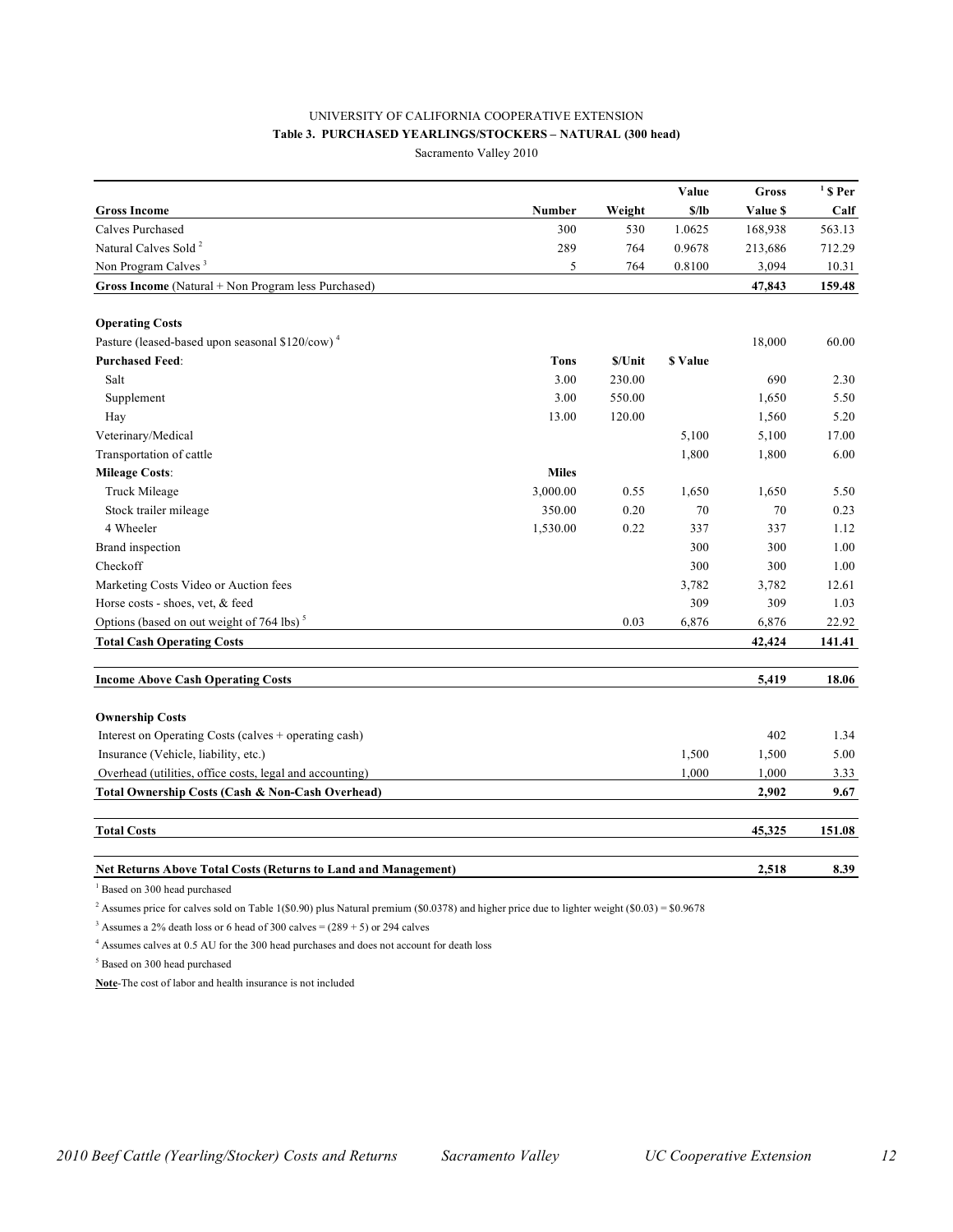#### UC COOPERATIVE EXTENSION **\*Table 4. EQUIPMENT, INVESTMENT, AND BUSINESS OVERHEAD** 300 Head, Yearling/Stocker Operation

Sacramento Valley – 2010

| Purchase                                                 | Salvage/Cull | Livestock     |    |                         | Useful Annual Taxes Annual Capital |
|----------------------------------------------------------|--------------|---------------|----|-------------------------|------------------------------------|
| Price                                                    | Value        | Share $(\% )$ |    | Life (yr) and Insurance | Recovery                           |
| BUILDINGS, IMPROVEMENTS AND EQUIPMENT                    |              |               |    |                         |                                    |
| Gooseneck trailer<br>10,000.00                           | 1,000.00     | 100           | 20 | 58.85                   | 826                                |
| Saddles/Tack (2)<br>3.800.00                             | 0.00         | 100           | 10 | 20.33                   | 510                                |
| Portable Corals, Chutes, Panels<br>15,000.00             | 0.00         | 100           | 20 | 80.25                   | 1,281                              |
| Total BUILDINGS. IMPROVEMENTS AND EOUIPMENT<br>28,800.00 |              |               |    | 159.43                  | 2,618                              |
| PURCHASED LIVESTOCK                                      |              |               |    |                         |                                    |
| 5.000.00<br>Horses $(2)$                                 | 1.200.00     | 100           | 10 |                         | 653                                |
| <b>Total PURCHASED LIVESTOCK</b><br>5.000.00             |              |               |    |                         | 653                                |
| <b>MACHINERY AND VEHICLES</b>                            |              |               |    |                         |                                    |
| <b>ATV</b><br>6,000.00                                   | 600.00       | 77            | 12 | 212.90                  | 512                                |
| 36,000.00<br>Pickup $4x4 \frac{3}{4}$ ton                | 3.600.00     | 15            | 6  | 1.063.75                | 1012                               |
| <b>Total MACHINERY AND VEHICLES</b><br>42,001.00         |              |               |    | 548.49                  | 1,524                              |

**\***Information Only –Costs show in Tables 1-3 as cash costs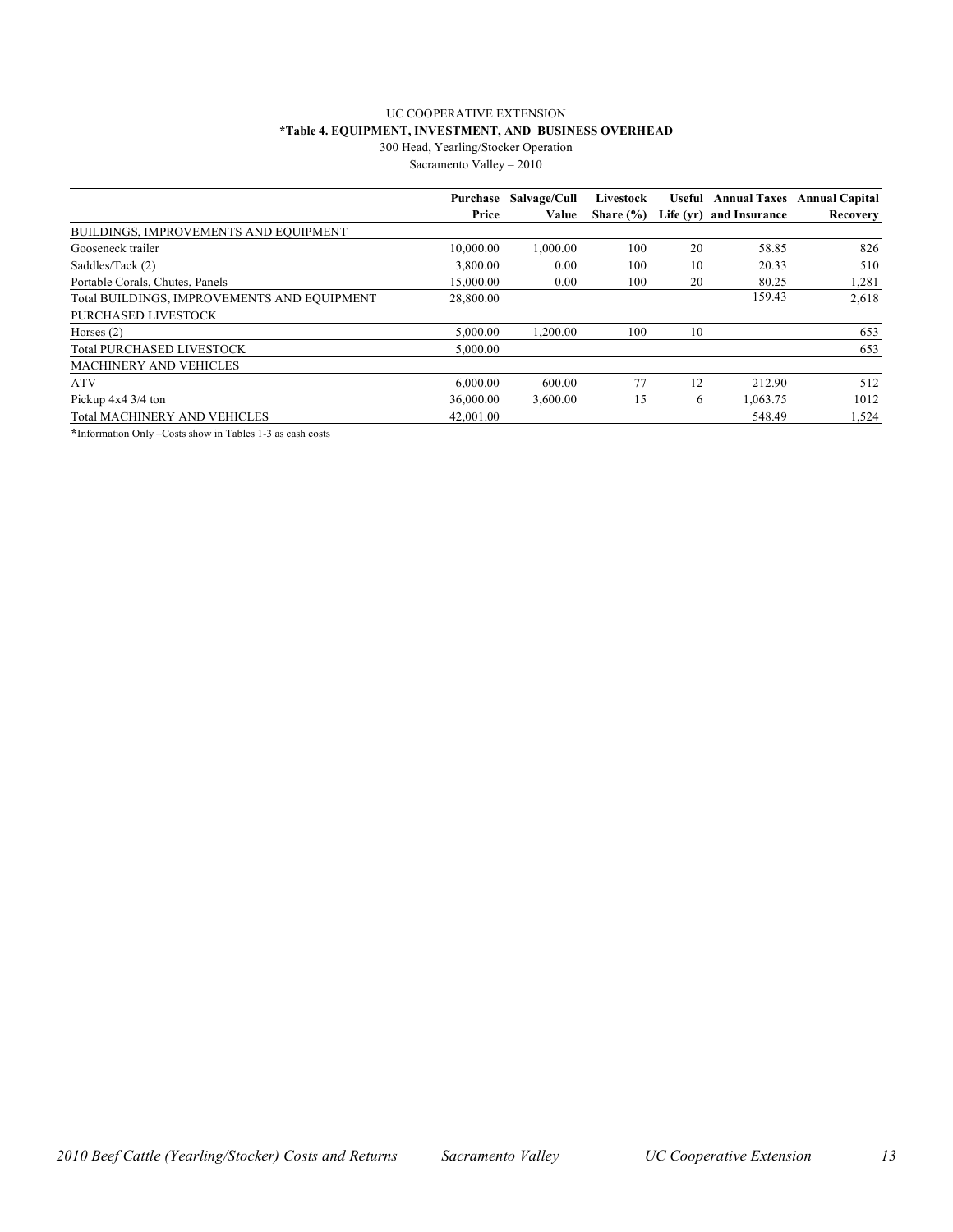#### UC COOPERATIVE EXTENSION **Table 5. RETURNS ANALYSIS FOR YEARLING/STOCKER PRODUCTION** 300 Head Operation

Sacramento Valley - 2010

#### **PURCHASED YEARLINGS**

| Operation                            | Number | Pounds |          |          |        | \$/Unit |        |        |        |
|--------------------------------------|--------|--------|----------|----------|--------|---------|--------|--------|--------|
| <b>CALVES SOLD</b>                   | 294    | 800    | 0.78     | 0.88     | 0.98   | 1.08    | 1.18   | 1.28   | 1.38   |
| Less Calves Purchased                | 300    | 530    | 0.93     | 1.03     | 1.13   | 1.23    | 1.33   | 1.43   | 1.53   |
| GROSS INCOME (Sold minus Purchased)  |        |        | 35,586   | 43,206   | 50,826 | 58,446  | 66,066 | 73,686 | 81,306 |
| Total Cash Operating Costs (Table 1) |        |        | 41,641   | 41,641   | 41,641 | 41,641  | 41,641 | 41,641 | 41,641 |
| Total Cash Operating Costs/Calf      | 300    |        | 139      | 139      | 139    | 139     | 139    | 139    | 139    |
| <b>Total Income Above Cash Costs</b> |        |        | $-6,055$ | 1,565    | 9,185  | 16,805  | 24,425 | 32,045 | 39,665 |
| Total Income Above Cash Costs/Calf   | 300    |        | $-20$    | 5        | 31     | 56      | 81     | 107    | 132    |
| Total Overhead Costs (Table 1)       |        |        | 2,876    | 2,876    | 2,876  | 2,876   | 2,876  | 2,876  | 2,876  |
| Total Overhead Costs/Calf            | 300    |        | 10       | 10       | 10     | 10      | 10     | 10     | 10     |
| <b>Total Costs</b>                   |        |        | 44,516   | 44,516   | 44,516 | 44,516  | 44,516 | 44,516 | 44,516 |
| <b>Total Costs/Calf</b>              | 300    |        | 148      | 148      | 148    | 148     | 148    | 148    | 148    |
| <b>Total Net Income</b>              |        |        | $-8,930$ | $-1,310$ | 6,310  | 13,930  | 21,550 | 29,170 | 36,790 |
| Total Net Income/Calf                | 300    |        | $-30$    | $-4$     | 21     | 46      | 72     | 97     | 123    |

#### **YEARLINGS ON THE GAIN**

| CALF Gain/Pound                        | 294 | 270 | 0.15      | 0.20      | 0.25     | 0.30     | 0.35   | 0.40   | 0.45   |
|----------------------------------------|-----|-----|-----------|-----------|----------|----------|--------|--------|--------|
| <b>GROSS INCOME</b>                    |     |     | 11,907    | 15,876    | 19,845   | 23,814   | 27,783 | 31,752 | 35,721 |
| Total Cash Operating Costs (Table 2)   |     |     | 24,266    | 24,266    | 24,266   | 24,266   | 24,266 | 24,266 | 24,266 |
| <b>Total Cash Operating Costs/Calf</b> | 300 |     | 81        | 81        | 81       | 81       | 81     | 81     | 81     |
| Total Income Above Cash Costs          |     |     | $-12,359$ | $-8,390$  | $-4,421$ | $-452$   | 3,517  | 7,486  | 11,455 |
| Total Income Above Cash Costs/Calf     | 300 |     | $-41$     | $-28$     | $-15$    | $-2$     | 12     | 25     | 38     |
| Total Overhead Costs (Table 2)         |     |     | 2,500     | 2,500     | 2,500    | 2,500    | 2,500  | 2,500  | 2,500  |
| Total Overhead Costs/Calf              | 300 |     | 8         | 8         |          | 8        | 8      | 8      | 8      |
| <b>Total Costs</b>                     |     |     | 26,766    | 26,766    | 26,766   | 26,766   | 26,766 | 26,766 | 26,766 |
| Total Costs/Calf                       | 300 |     | 89        | 89        | 89       | 89       | 89     | 89     | 89     |
| Total Net Income                       |     |     | $-14,859$ | $-10,890$ | $-6,921$ | $-2,952$ | 1,017  | 4,986  | 8.955  |
| Total Net Income/Calf                  | 300 |     | $-50$     | $-36$     | $-23$    | $-10$    |        |        | 30     |

#### **PURCHASED YEARLINGS - NATURAL**

| <b>NATURAL CALVES SOLD</b>           | 289 | 764 | 0.83      | 0.93     | 1.03   | 1.13   | 1.23   | 1.33   | 1.43   |
|--------------------------------------|-----|-----|-----------|----------|--------|--------|--------|--------|--------|
| NON PROGRAM CALVES SOLD              |     | 764 | 0.69      | 0.79     | 0.89   | 0.99   | 1.09   | 1.19   | 1.29   |
| Less Calves Purchased                | 300 | 530 | 1.00      | 1.05     | 1.15   | 1.25   | 1.35   | 1.45   | 1.55   |
| GROSS INCOME (Sold minus Purchased)  |     |     | 26,896    | 41,408   | 47,970 | 54,531 | 61,093 | 67,654 | 74,216 |
| Total Cash Operating Costs (Table 3) |     |     | 42,424    | 42,424   | 42,424 | 42,424 | 42,424 | 42,424 | 42,424 |
| Total Cash Operating Costs/Calf      | 300 |     | 141       | 141      | 141    | 141    | 141    | 141    | 141    |
| <b>Total Income Above Cash Costs</b> |     |     | $-15,527$ | $-1,016$ | 5,546  | 12,108 | 18,669 | 25,231 | 31,792 |
| Total Income Above Cash Costs/Calf   | 300 |     | $-52$     | $-3$     | 18     | 40     | 62     | 84     | 106    |
| Total Overhead Costs (Table 3)       |     |     | 2,902     | 2,902    | 2,902  | 2,902  | 2,902  | 2,902  | 2,902  |
| Total Overhead Costs/Calf            | 300 |     | 10        | 10       | 10     | 10     | 10     | 10     | 10     |
| <b>Total Costs</b>                   |     |     | 45,325    | 45,325   | 45,325 | 45,325 | 45,325 | 45,325 | 45,325 |
| Total Costs/Calf                     | 300 |     | 151       | 151      | 151    | 151    | 151    | 151    | 151    |
| <b>Total Net Income</b>              |     |     | $-18,429$ | $-3.917$ | 2,644  | 9,206  | 15,768 | 22,329 | 28,891 |
| Total Net Income/Calf                | 300 |     | $-61$     | $-13$    | 9      | 31     | 53     | 74     | 96     |